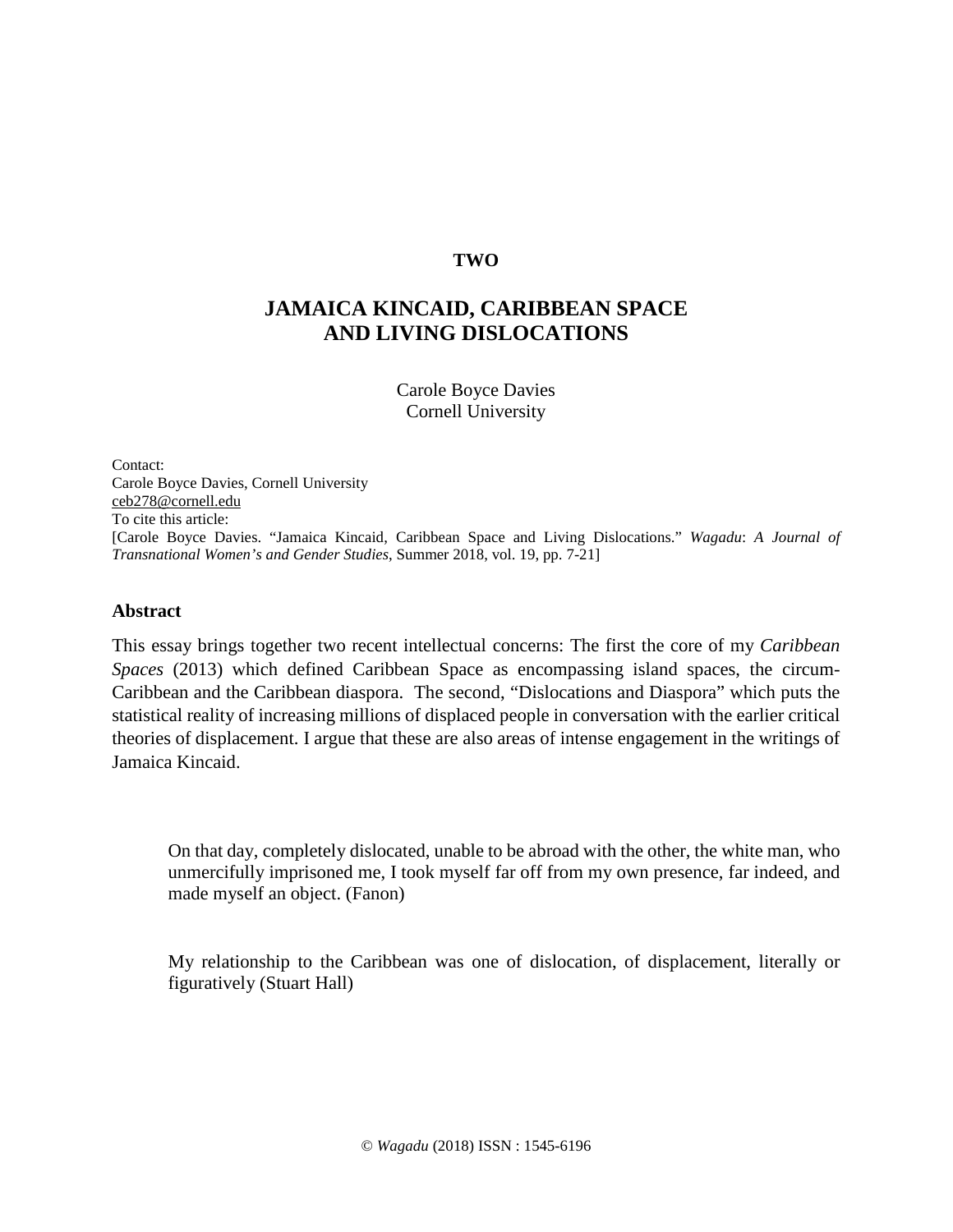I am in a state of constant discomfort and I like this state so much I would like to share it. (Jamaica Kincaid)

For this essay<sup>[1](#page-14-0)</sup> I thought it would be useful to bring together two of my most recent intellectual concerns: one the core of my most recent book *Caribbean Spaces* (2013) and the second a recent paper I did on "Dislocations and Diaspora" for a conference on The Politics of Location in Manchester, UK. In the former, I was deliberately working with an expanded definition of Caribbean Space as encompassing island spaces, the circum-Caribbean and the Caribbean diaspora within a range of theories on space and place. The latter was a study which brought together actual human displacement as revealed in UNHCR *Global Trends*,<sup>[2](#page-14-1)</sup> in order to allow the statistical reality of increasing millions of displaced people to be read against or with the earlier critical theories of displacement. I see both of these (Caribbean Spaces and human displacement) coming together in the writings of Jamaica Kincaid.

Looking back over the body of work contributed by this writer, I see four or five overlapping tendencies operating:

- The family/autobiographical narrative
- The critique of European colonialism its antecedent, coloniality, and continuing permutations arising with Western modernity
- The reading of Caribbean "small space" political, cultural and social practices and systems including the critique of tourism
- The impetus for and implications of the conditions of migration
- The Creole Garden/Private Garden vs Colonial botanic experiments.

I should say as well, prefatorily, that returning to Kincaid's work, I am amazed, but not surprised, by the amassing of a vast bibliography on all aspects of this writer, way beyond the first tentative essays included in *Out of the Kumbla. Caribbean Women and Literature* (1990). There, the single essay by then-grad student Giovanna Covi, "Jamaica Kincaid and the Resistance to Canons," actually foreshadowed a body of writing on what was seen then as perhaps the most experimental writer in a new generation of writers. My own essay for that collection, "Writing Home: Gender and Heritage in the Works of Afro-Caribbean/American Women Writers" actually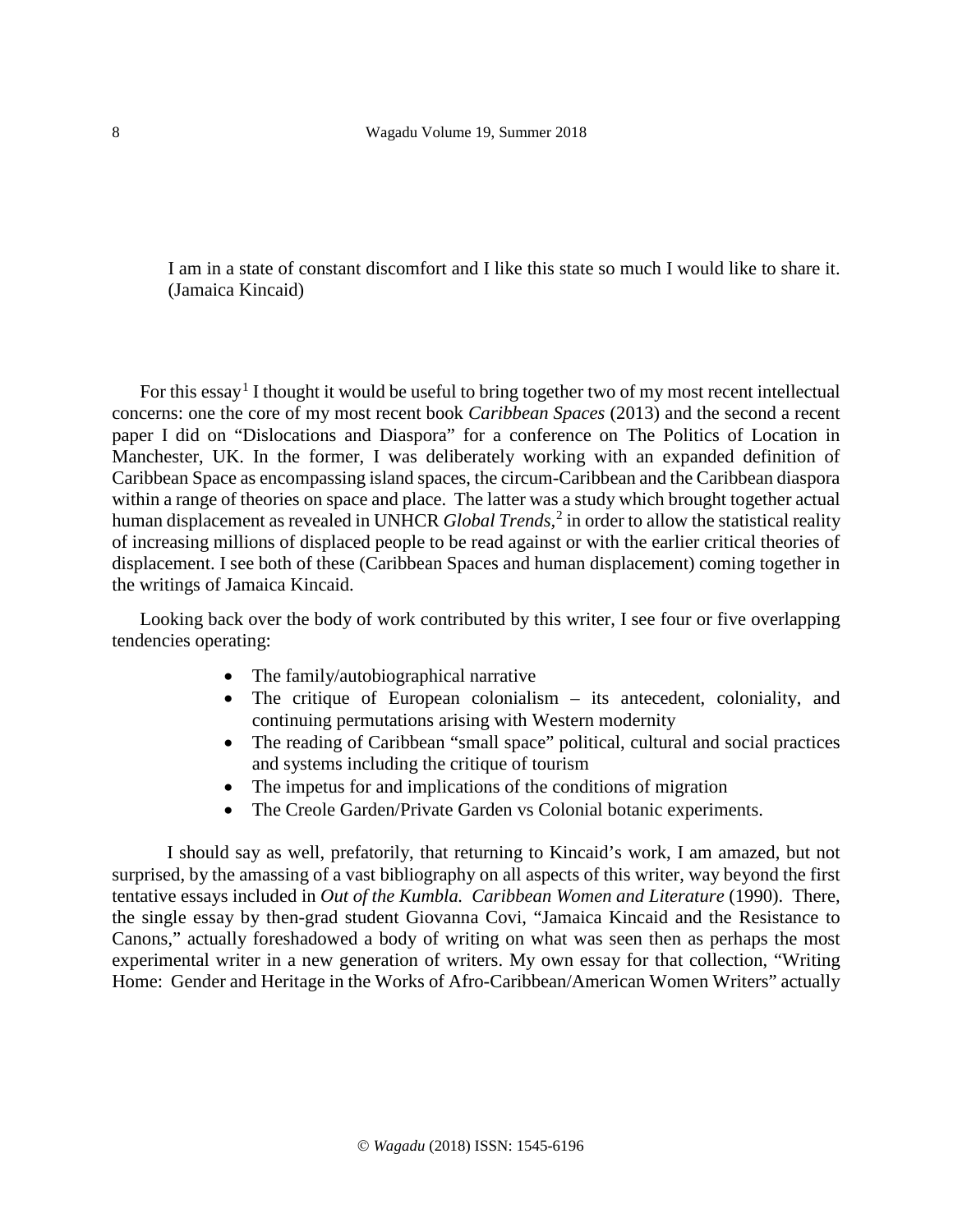addressed the issue of psychological dislocation in *Annie John* in particular as the girl seeks to identify herself first in relation to and then subsequently in opposition to her mother (p. 65).

A stark increase in literary attention to Caribbean women writers was the intent of conferences of the Association of Caribbean Women Writers and Scholars, designed precisely for the purpose of providing a body of critical writing on the growing number of Caribbean women writers. Recent literary companions to Kincaid's work such as Lizabeth Paravisini-Gebert, *Jamaica Kincaid: A Critical Companion* (1999) and more recently Mary Ellen Snodgrass's *Jamaica Kincaid. A Literary Companion* (2008) provide good overviews of the scholarship on and scholarly themes which have engaged critics of this writer. Single-authored texts and numerous essays and, of course, individual conferences on her work indicate the extent to which Jamaica Kincaid has achieved the level of attention that most writers desire.

 In the first epigraph to this paper, taken from *Black Skin White Masks*, Franz Fanon talked about the dislocation he felt as a black man in relation to the way he was/is racially interpellated by the white world and its racial constructions:

On that day, completely dislocated, unable to be abroad with the other, the white man, who unmercifully imprisoned me, I took myself far off from my own presence, far indeed, and made myself an object. (p. 112)

In "The Lived Experience of Blackness," Fanon works through the various processes of objectification, still ending though with the famous waiting for himself as the discussion ends: "I wait for me. In the interval, just before the film starts, I wait for me" (p. 140). Perhaps he should have read Hurston's "How it Feels to be Colored Me" and that classic line: "No I do not weep at the world. I am too busy sharpening my oyster knife" (p. 153). It would take Fanon several years to find himself through that inherited dislocation in what he defines as "the corporeal schema," ending with his determination to question everything. And it would come through a hard critique of colonialism and his own commitment to activism as a response.

I want to suggest at the outset that Jamaica Kincaid's entire self-articulation, represented well by the third epigraph, is more along the lines of the fighting back of a Zora Neale Hurston. Hers is an assertive response, as she experiences dislocation within family; within her community; in relation to Caribbean colonial manners; in her small place Caribbean landscape; but also subsequently as a black woman from the Caribbean living in a world which already constructs one in a particular set of narratives; and above all as a creative artist. Her response is always to return the gaze, re-narrativize the experience. She is not waiting for herself to appear as early Fanon does. She unfolds the self through multiple avenues. I want to suggest also that she embraces this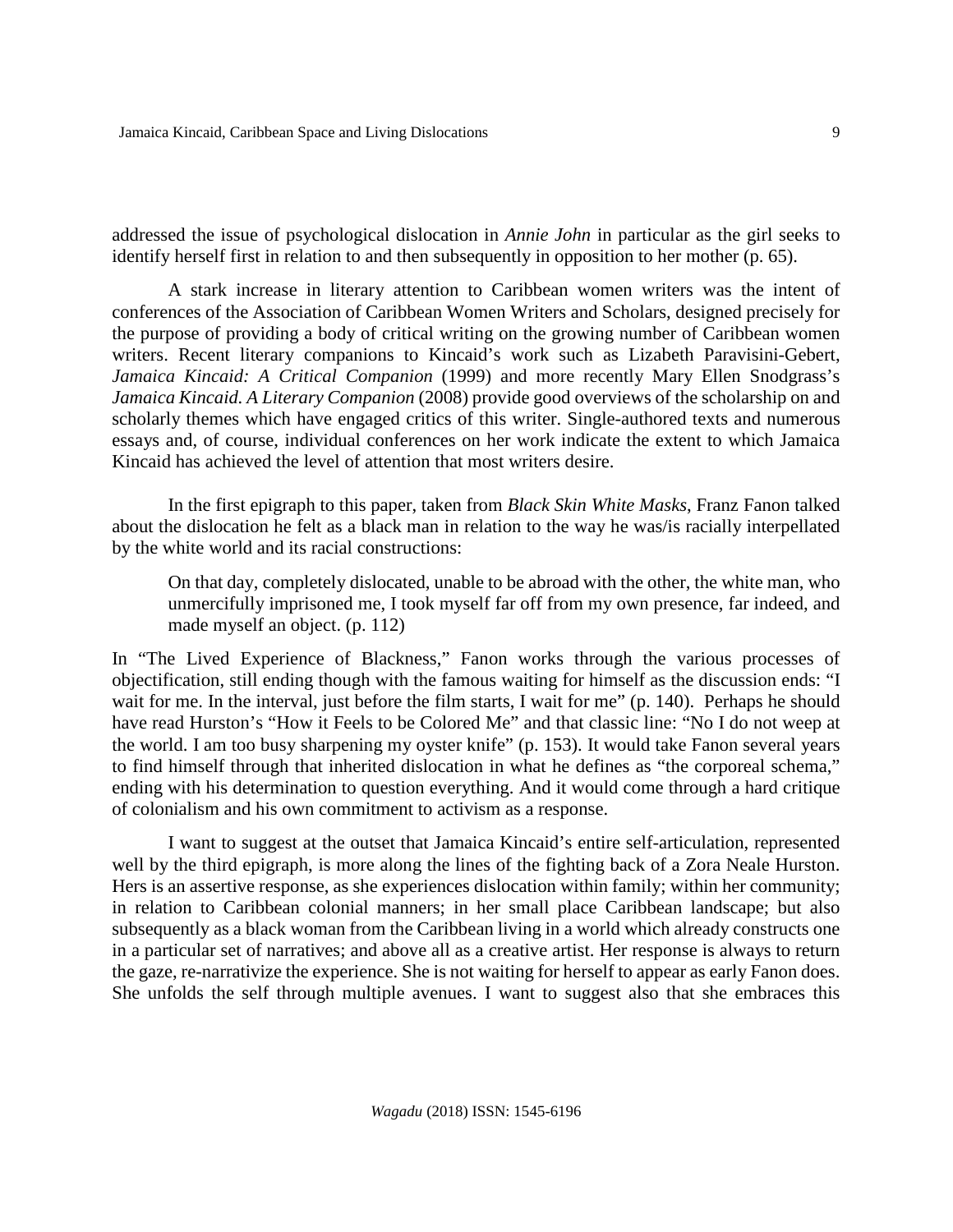dislocation in much the way that the Hall epigraph suggests but takes it a step further. So, let us examine what some of these dislocations and the ability to "take space," which is a hallmark of Caribbean cultural self-presentation, mean in three movements:

## **I. Kincaid's Rejection of Spatial Containment**

At the end of the magical *At the Bottom of the River*, there is a wonderfully evocative construction of a world that our author sees/imagines, in which nature is alive with beauty and transformation. But there is also a self in which the conjunction of land and sea is transformational: "I looked at this world as it revealed itself to me—how new, how new—and I longed to go there" (78). Clearly a re-fashioning of a limited world, to an imagined world with a parallel quest for an elsewhere, fundamental to diaspora, fundamental to the creative artist. This, it seems to me, is what typifies the entire journey of Jamaica Kincaid and captures the dissatisfaction she feels with enforced containment to smallness and the inability for many to see or imagine beyond specific localities. Hers, then, is a rejection of spatial confinement and a desire for a consistently expanding space—an argument I also make in *Caribbean Spaces.*

In many ways, my work as a scholar of Caribbean origin who migrated to the United States for educational advancement occupies the same temporal and geographical spaces as does Kincaid's. As such, her process is fully intelligible to me, as it is also the experience of friends and family. Coming of age as colonialism ended and new nations began to work out themselves in the Caribbean without resources, migration loomed consistently as the pathway to a more advanced life experience. We know from recent works like Hilary Beckles's *Britain's Black Debt. Reparations for Slavery and Native Genocide* (2013) and the discourse of Caribbean reparations this story: three-to-four hundred years of slavery and extractive colonialism left the Caribbean with little in terms of institutions, infrastructure and resources, except with the open possibility of migration to Europe for some, to North America for others, as one way of accessing education or getting back some of those economic resources. But we also know that those migrations, in either context, did not necessarily produce uniformly the promises of "a better life" or the full belonging that was often assumed on departure. This takes us back to the Fanon example above or Selvon's *Lonely Londoners* or Donald Hinds's *Journey to an Illusion* narratives for the UK. The US then was more hopeful than it is today for the activism and promise of challenges to racial subordination by Civil Rights/Black Power movements, ushered in new possibilities, ironically being curtailed under a president who in his campaign and election in 2016, created explicit white nationalist alliances. For many of us now this is another realization of that difficult location of migration being displaced from home but also displaced in this new location. This reminds us that dislocation was/is, we can conclude, always a parallel experience of that diaspora creation.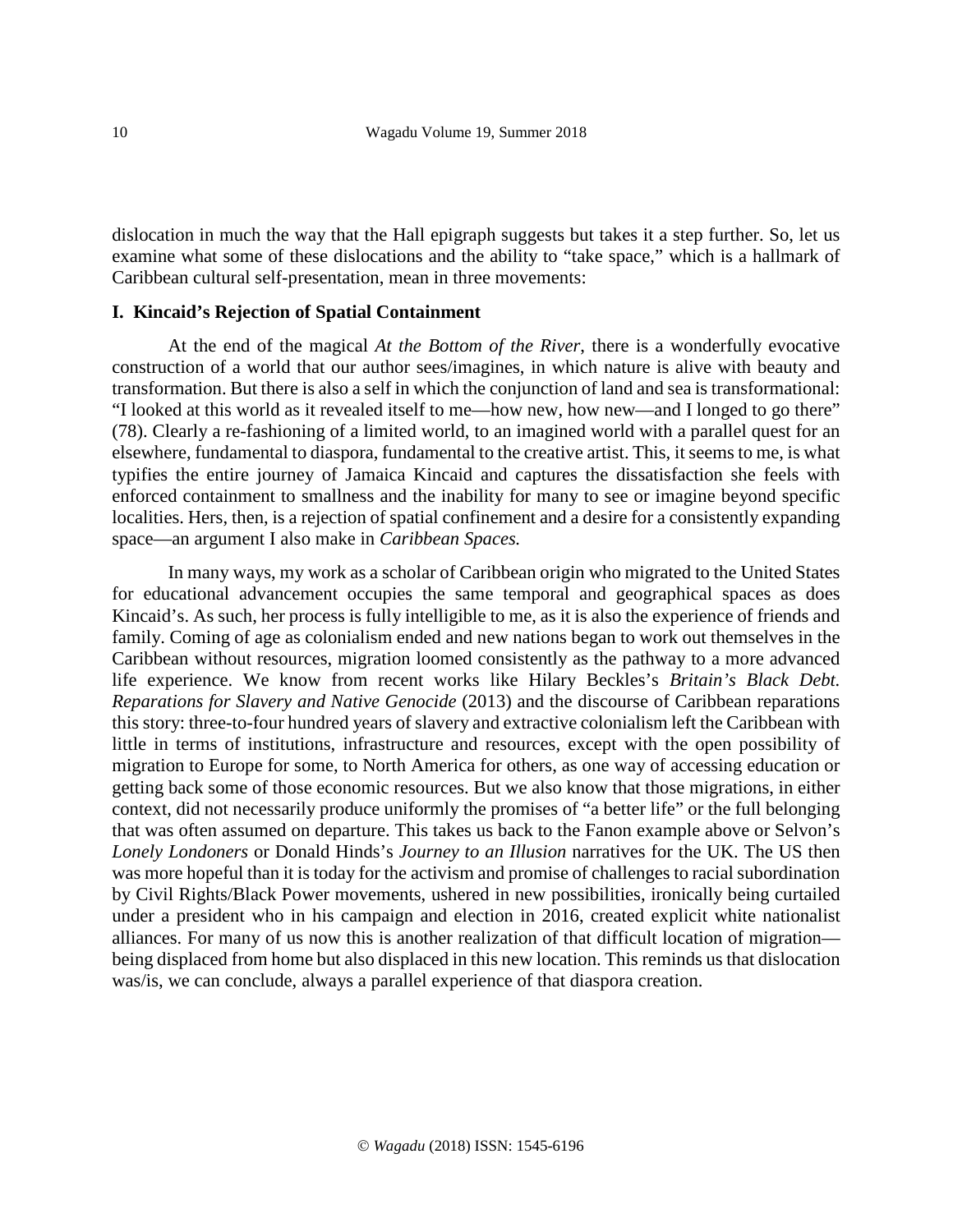Examining the trajectory of diaspora and migration discourses in order to situate our discussion we can say briefly that while the discourse of diaspora has become a popular academic consideration in the late  $20<sup>th</sup>$  century and into the  $21<sup>st</sup>$  century, the histories of transatlantic slavery and forced migration and the consequent diaspora creation have always remained significantly central to the definitions of black subjectivity in the Americas. Kincaid explores these well in *Annie John* (1983), particularly in the section on "Columbus in Chains" in which Annie is punished for offering a critique of false discovery, European domination and colonialism. In other portions of that text she provides the girl's angle on colonial schooling geared to constructing compliant natives, and clearly she would not be one of those. By the time we get to *A Small Place* (1988), we are fully into a heightened critique of the entire process of the collaborative exploitation of the Caribbean by a variety of world powers.

I develop some of these issues more fully in previous work but there are two relevant essays I want to identify, largely because they were co-written with a political economist and therefore are delicately balanced between literary and cultural analysis and actual socio-economic data: "Imperial Geographies and Caribbean Nationalism: At the Border between a Dying Colonialism and US Hegemony" (*New Centennial Review,* 2003) and "Migrations, Diasporas, Nations: The Re-making of Caribbean Identities" (2009).<sup>[3](#page-14-2)</sup> The argument in the latter was that the Caribbean navigates between the longer historical diaspora and the more recent Caribbean Diaspora created in the pre- and post-independence migrations; and in the former, that we are caught between contending colonial/imperial impulses.

In this context, Caribbean political and intellectual identity have moved consistently towards a critique of that difficult legacy of slavery and its related structural inequalities and the ongoing oppression created by extractive colonialism and its aftermath, which created intramigrations and also precipitated new migrations and diasporas.

It is important to say here that in my *Migrations of the Subject* published in 1994, I signaled the beginning of a certain set of inquiries on migration. Still, it was a theoretical contribution more directly to discourses of subjectivity—arguing that the subject has migratory capability depending on a range of factors—age, race, place, geography, national identity, language, sexuality and so on. In many ways, Jamaica Kincaid's work, which up until then included *At the Bottom of the River* (1978), *Annie John* (1985)*, Lucy* (1990)*,* and *A Small Place* (1988), would be highly illustrative of my arguments*.* Generally, I have found her work as always providing amazing confirmations and additional revelations that were missing in the largely male corpus of literature of the writers developed in London, still writing back to empire. For example, she is one of the first to offer an intense detailing of North American migration. And when she does do England, as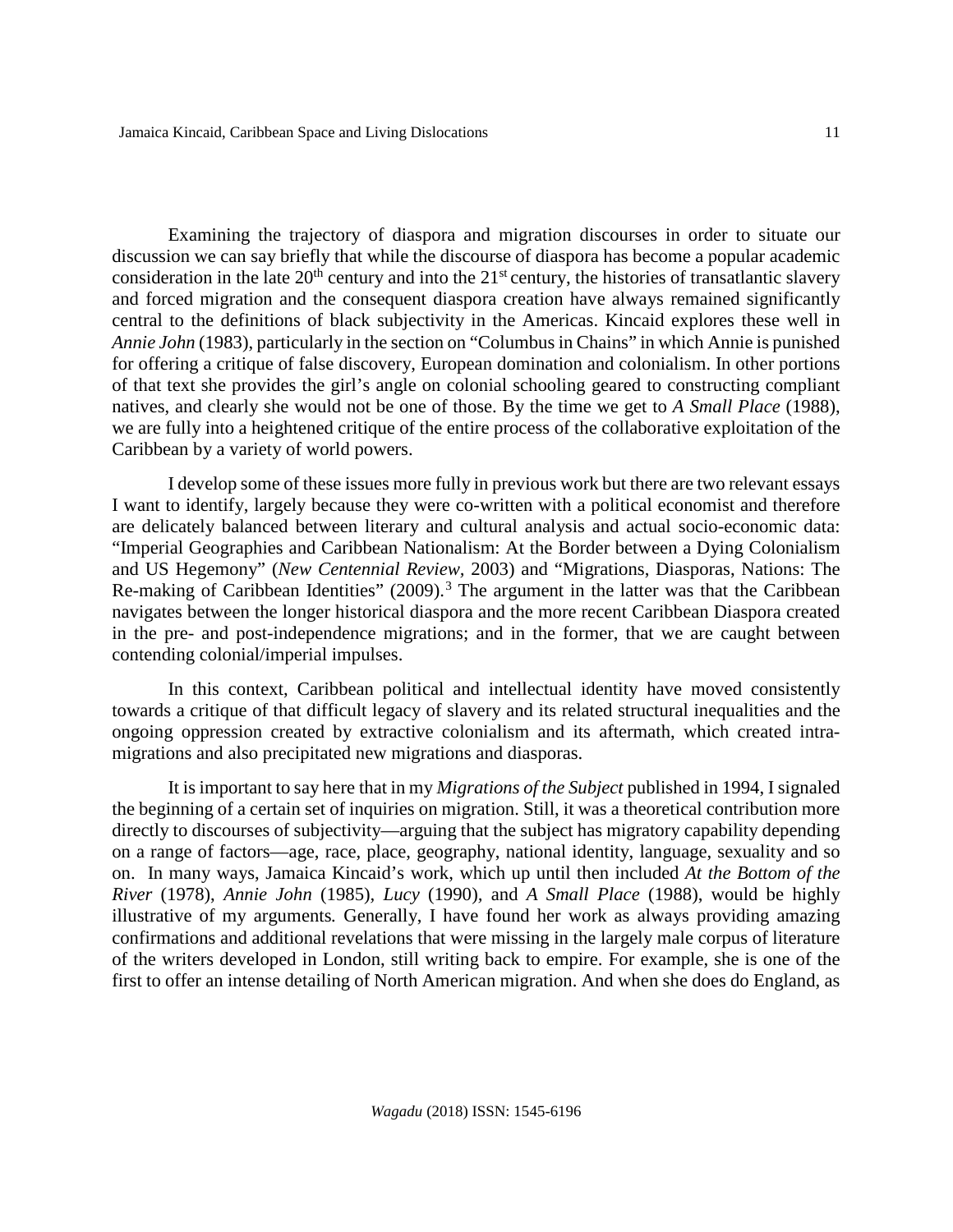in "On Seeing England for the First Time," it is a scathing critique of all that hyped and perfect seat of empire. Much as it did for the character Antoinette/Bertha in Jean Rhys's *Wide Sargasso Sea*, England fell short and was therefore way less than what was created in the colonial imagination. Some called this essay bitter or angry. But Audre Lorde and Kincaid have great responses to that charge, insisting always on the creative use of anger.

Still, Jamaica Kincaid never idealizes or accepts idyllic Caribbean narratives uncritically. In fact, as *A Small Place* shows, she rejects almost everything that had negatively shaped this Caribbean home place and its people: colonization, corrupt neo-colonial politics, neglect, pettiness. But it is the rejection and hard critique of a critical insider/outsider, who sees with an eye for detail the many idiosyncrasies, anomalies and perversions wrought on a Caribbean slave society and their legacy on today's people.

Significantly as well, we have perhaps for the first time, the exploration of sexuality in a context in which Caribbean literary masculinity had prevailed for so long. Thus "the relationships between girls as they encounter Caribbean worlds" (Boyce Davies, 1994, p. 125)— the Red Girl, of course, and wildness and perhaps the first statement of another possibility of love: "Now I am a girl, but one day I will marry a woman—a red skin woman with Black bramble bush hair and brown eyes, who wears skirts that are so big I can easily bury my head in them" (Kincaid, 1992*,* p. 11). Sensuous writing in every way and, also critical of all those colonial manners and the ways that the mothers sought to enforce these is captured marvelously and succinctly in "Girl."

Once migrated, one sees in the representative *Lucy* (1990) of 1960s and 1970s generation, a critical thinker who can write almost anthropologically about the white family with which she works as the writer herself moves from au pair girl to writer and becomes in some ways representative of the generation of women who would strike out from the Caribbean, as her character does at the end of the novel *Annie John* (1985), determined to make a life abroad for themselves. And it is urban and suburban New York, sexuality and family life that concern her, tracing the pathway of the Caribbean migrating subject.

But here it is important to jump ahead to *Talk Stories* (2001), because, although published together as a group, they represent the microscopic detail that became her hallmark and which both provided the minutiae of American living and set the tone for subsequent writing. Here we see a kind of reverse anthropology with which she studies the idiosyncrasies of North American domestic and public life between 1974 and 1983. It is significant that the first talk story is on the Brooklyn carnival called Labor Day and which she titles "West Indian Weekend." The exportation of Caribbean carnivals we know has become one of the prime signifiers in the claiming of expanding Caribbean Spaces, and Jamaica Kincaid documents this in the *New Yorker*. Along the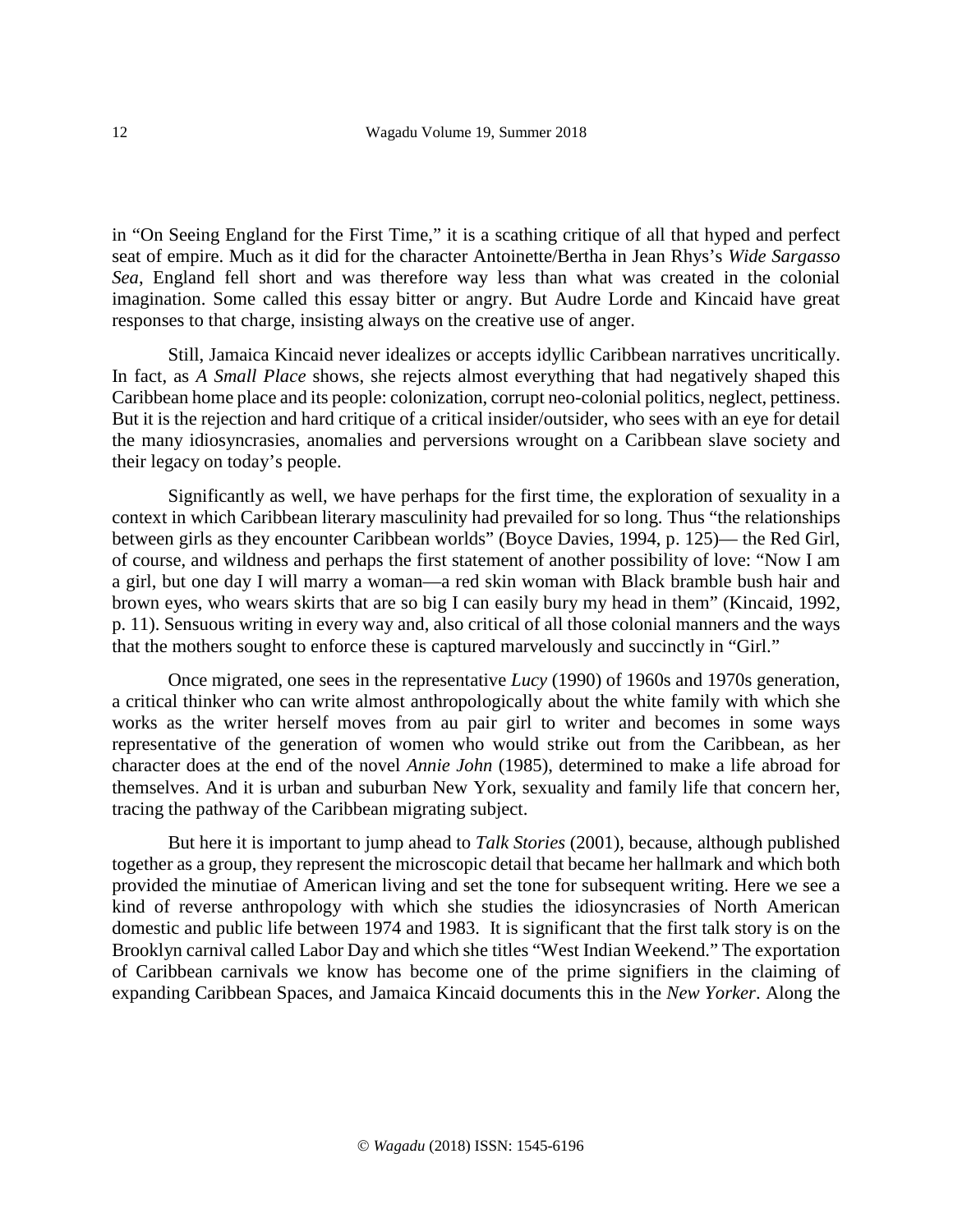way in detailing this New York it is almost like having a lab at her disposal, as she encounters a range of popular culture figures and we witness that meticulous cataloging of American follies, waste and excess.

Interspersed throughout is her own self-writing, and identification of important elements in the Caribbean cultural history and manners, the remnants of plantation culture: "The Ground" (Kincaid, 2001, p. 88), for example, is the same "Provision Grounds" that Sylvia Wynter describes as fundamental to the creation of African belonging in the Caribbean landscape. And here the leap:

> I grew up on an island in the West Indies which has an area of a hundred and eight square miles. On the island were many sugarcane fields and a sugar making factory and a factory where both white and dark rum were made. There were cotton fields, but there were not as many cotton fields as there were sugar cane fields. There were arrowroot fields and tobacco fields, too, but there were not as many arrowroot fields as there were cotton fields. Some of the fifty-four thousand people who lived on the island grew bananas and mangoes and eddoes and dasheen and christophine and sweet potatoes and white potatoes and plums and guavas and grapes and papaws and limes and lemons and oranges and grapefruits, and every Saturday they would bring them to the market which was on Market street and they would sell the things they had grown. … I now live in Manhattan. The only thing it has in common with the island where I grew up is a geographical definition (Kincaid, 2001, pp. 87-91).

After that, she proceeds to talk (definitely shortsightedly) about the difference in sleeping hours and the absence of the necessity for most people on an urban island to awake early to make a living from selling produce under difficult farm to market conditions. It is shortsighted because there are many laborers who work as early as do Caribbean farmers, in order to prepare the city streets, and public transportation for the masses who will traverse them.

Stuart Hall, as we have indicated, concluded that "dislocation and disjuncture" are fundamental to being located in diaspora. But that same dislocation and disjuncture also marked his experience of being at home...in other words both embody versions of dislocation, particularly for the non-conforming individual. This is perhaps what Kincaid articulates best. For both Fanon and Hall describe a double or triple dislocation but also, particularly for Hall, an assumption of dislocation perhaps which is fundamental to the modern human condition. CLR James had already argued that Caribbean subjects are among the earliest to experience this modern condition of displacement and dislocation. Dislocation is also a hallmark of the modern condition.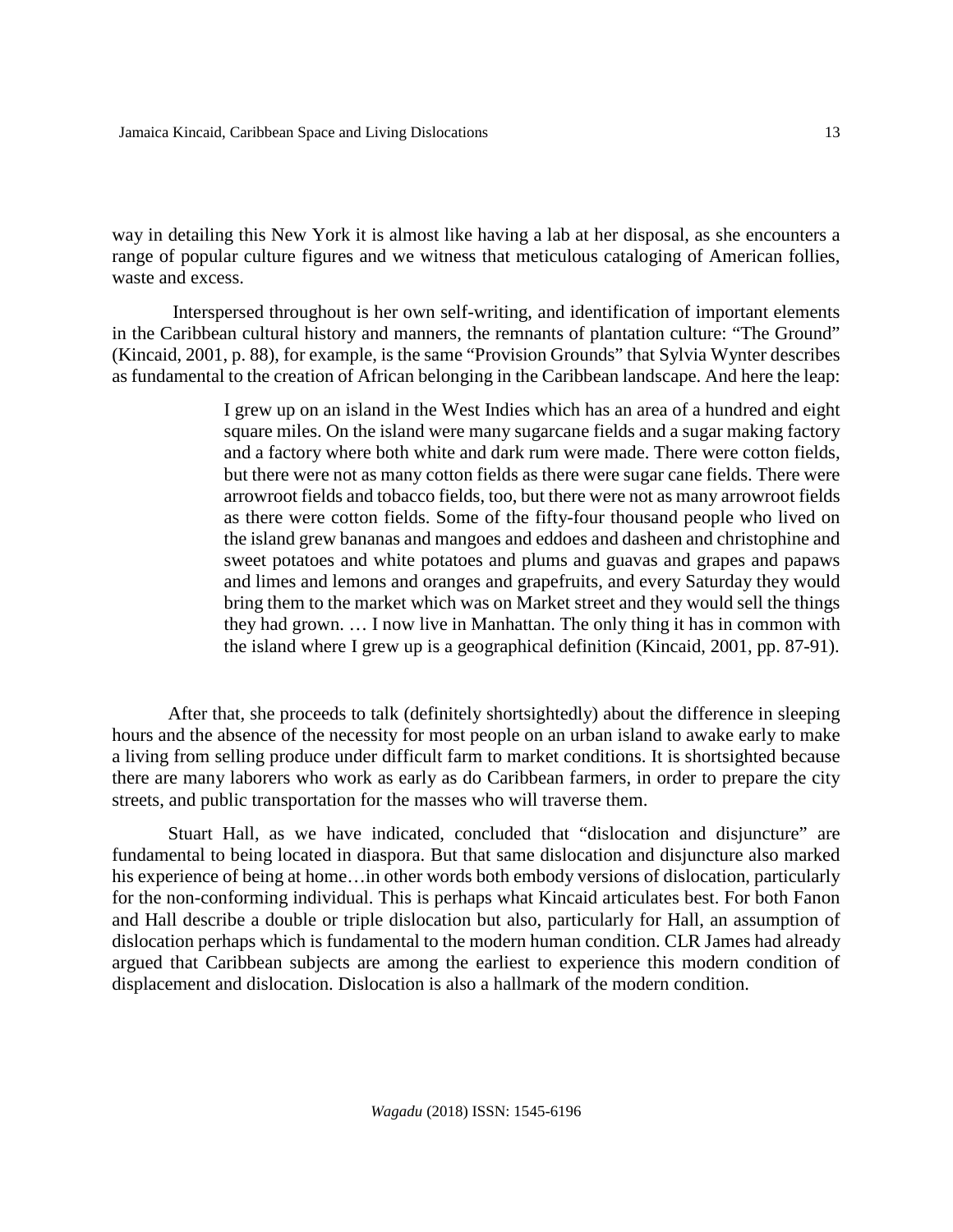#### **II. Living Dislocation and Diaspora**

My more recent project defined *Caribbean Spaces* beyond the limitations to islands, seas and ocean scapes, and it evoked Guyanese writer Wilson Harris's *The Womb of Space*, in which he described concentric horizons to talk about space in more advanced ways. I was also fascinated by the idea of circulations of ideas, people, cultural forms, politics rather than simply diasporic movement from one location to the other, but a series of circulations of people in a kind of desire for a global relation or world space. In other words, the vision was not for me simply Atlanticist but a Caribbean Space that is recognizable beyond the Atlantic, a kind of larger unbounded mobile Caribbean trans-nation.

 The assumption of a series of homes, then, is what is suggested for the Caribbean diasporic activist, whether it is a Fanon or a Claudia Jones; but also for everyday people. Caribbean identity, according to Dionne Brand, is one which has to be ready for continuous self-invention. "After the Door of No Return, a map was only a set of impossibilities, a set of changing locations … A map, then, is only a life of conversations about a forgotten list of irretrievable selves," Dionne Brand says repeatedly in her work by that name (p. 224).

The logic of circulations, I argued in *Caribbean Spaces*, captures best the spatiallyexpanding movements of people, ideas, politics, cultural forms that come from the Caribbean and circulate internationally through a series of global migratory processes which continued throughout the  $20<sup>th</sup>$  century to create new identities and parallel histories. These identities—sexual, religious, ethnic, class, gender—operate tectonically. Still, as I have argued before, beyond the theoretics of post-colonialism, we need new vocabularies that describe the various encounters between the different 'worlds' ushered in by a variety of forces.

So, what are some of these issues of location and dis/location particularly for the modern subject? In "Other Tongues. Gender, Language, Sexuality and the Politics of Location," the final chapter of *Migrations of the Subject,* I argued the following, which still actually works now:

The politics of location brings forward a whole host of identifications and associations around concepts of place, placement; location, dis-location; memberment, dismemberment; citizenship, alienness; boundaries, barriers, transportations; peripheries, cores and centers. It is about positionality in geographic, historical, social, economic, educational terms. It is about positionality in society based on class, gender, sexuality, age, income. It is also about relationality and the ways in which one is able to access, mediate or reposition oneself, or pass into other spaces given certain other circumstances. (p. 153)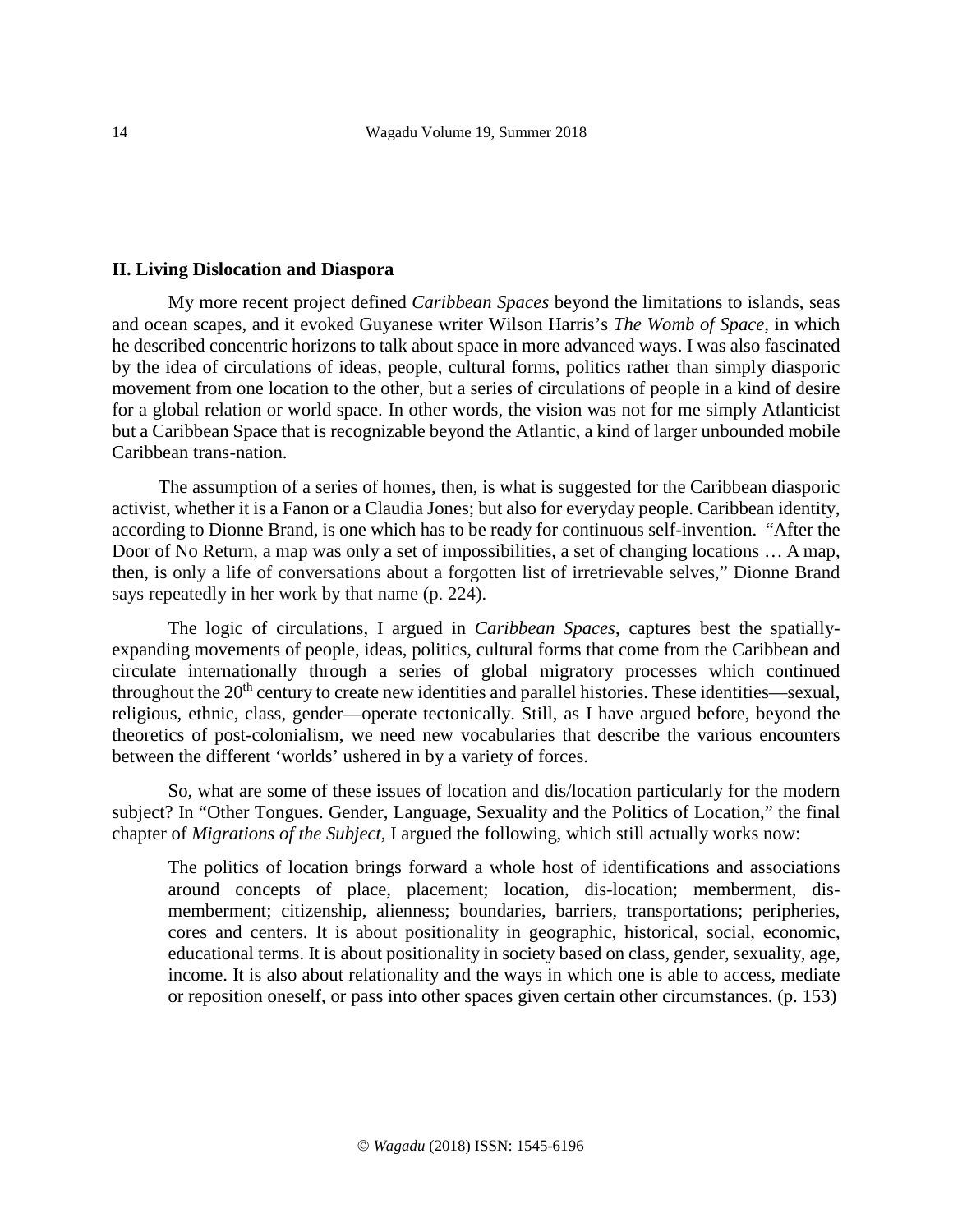Diaspora, then, carries with it always a sense of "dislocation" or removal from any sense of fixity in a given location. And for those living in the now defined Caribbean Diaspora, this **double dislocation** is captured in the historical but ongoing movement of peoples, first from originary geographic and cultural fields (Africa, India etc.) and then the subsequent economically-generated movements to the centers of colonial-administrative policy in the British sense (Hall) but later to the North American context. The distant homeland (say, Africa or India or China) recedes further into the realm of ancestral memory and the imaginary; the more recent homeland, also a site of dislocation, is then layered onto that meaning.

Historians can demonstrate that similar movements have taken place in the past, with time and place providing additional markers of migration. Thus, Hall was able to use his location in Britain, himself doubly or triply diasporized, to comment on this developing phenomenon: "My relationship to the Caribbean was one of dislocation, of displacement, literally or figuratively," he says (p. 272). In other words, a colonized subject is already dislocated, already spoken for in someone else's terms, subjected then and therefore always, then migrating to the "centre" (physically or emotionally) of that same colonizing world which had already displaced you to be further displaced or dislocated both from home and from the people and conditions around one (p. 272). Here is Hall's prophetic conclusion to what is perhaps his final major essay:

The disruption of people from their settled places, from their homes, from their familiar surroundings, their roots in the land and landscape, from their traditional ways of life, from their religions, from their familial connections – the uprooting has become the history of modern "global" society … The fact of the homeless, of people who only survive by buying a ticket from some person who is trading in bodies, hanging out on the bottom of a train, crossing boundaries at the depth of night, running the gauntlet of surveillance cameras and border controls and disappearing into the depths of the cities. The economic migrants and the asylum seekers, the illegal immigrants, the '*sans papiers'* — the ones without proper papers. The ones driven into the camps across the borders by famine, civil war, environmental devastation or pandemic … We were the forerunners (p. 287)

So, in this view, there is always a dark side or the "underbelly of the contemporary globalization system." But note also that, for Hall, it is out of that dislocation and displacement that something new emerges. For the Caribbean intellectual, the geography of the fragmented island or archipelagoes and their relation to the sea has been a conduit and repository for histories and becomes a consistent trope for Caribbean writers: Benítez-Rojo's historico-economic sea; Walcott's socio-historical sea; Brathwaite's "tidealectics"; Glissant's archipelagization.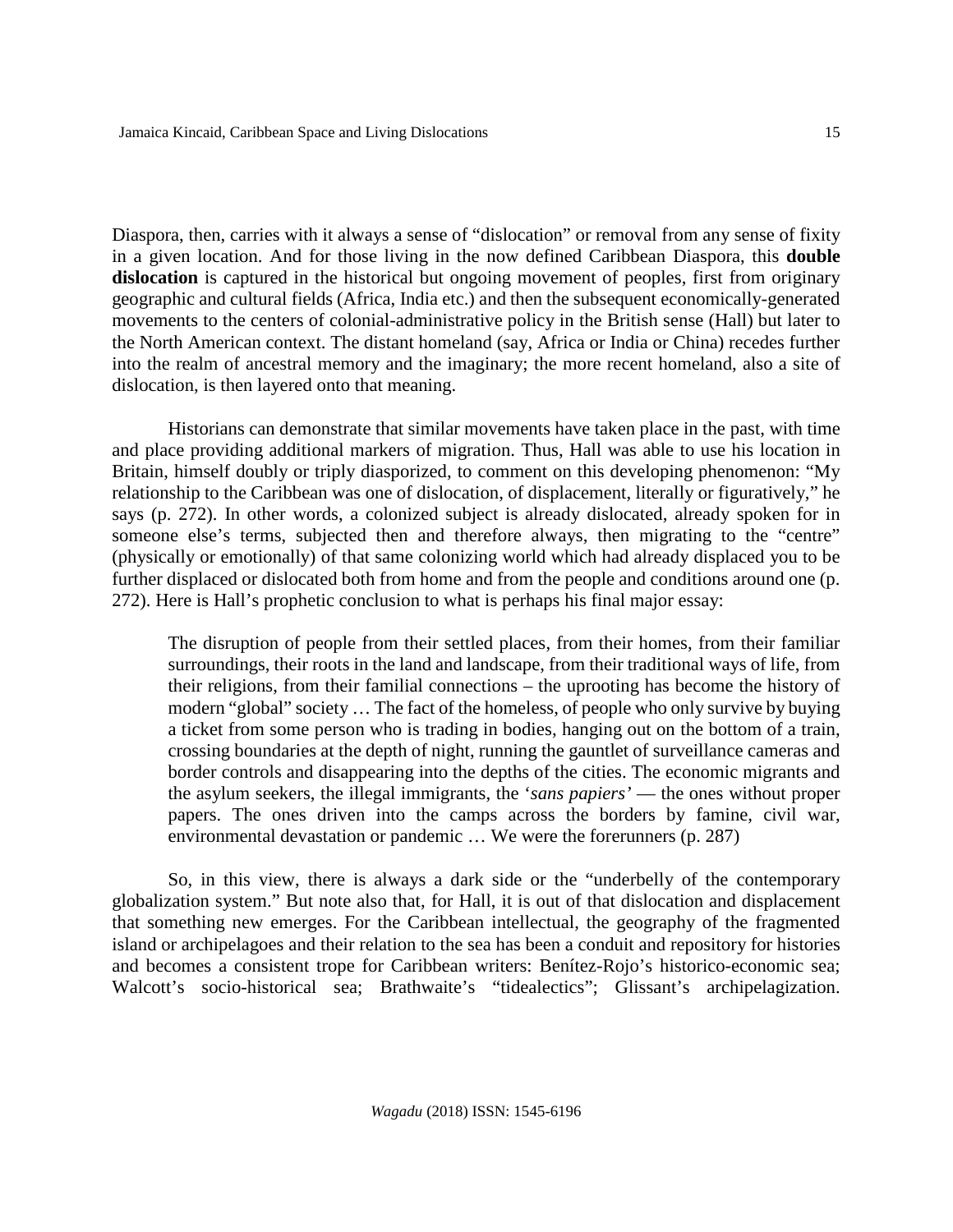Interesting readings such as Edwidge Danticat's "Children of the Sea" which actually takes one into the boat itself capturing in two voices the separation, pain, loss and impending doom for those who take on the sea as precarious escape—the boat about to be engulfed by the sea itself.

## **III. Landed**: **The Creole Garden/Private Garden and the Colonial Botanist**

But let us try to land then, and finally, landed, let us come back to and simultaneously go forward to, the Private Garden. Even as she creates a garden and writes *My Garden (Book):* (1999) in Vermont, the author realizes that her garden "resembled a map of the Caribbean and the sea that surrounds it … I only marveled at the way the garden is for me an exercise in memory, a way of remembering my own immediate past, a way of getting to a past that is my own (the Caribbean Sea) and the past, as it is indirectly related to me (the conquest of Mexico and its surroundings)" (p. 8). And even here, as she details and critiques some aspects of American culture, the past intervenes, as she compares her present house with the house she grew up in and the assorted punishments associated with that era of Caribbean parenting (p. 44). Kincaid admits that, much as she detested the work and meanings of her mother's Creole Garden, it nevertheless has influenced her own "private garden." In fact, the entire gardening experience, we learn, is an attempt to bring riotous Caribbean color into the otherwise winter white and seemingly dead landscapes of Vermont:

It is winter and so my garden does not exist; in its place are these mounds of white, the raised beds covered with snow, like a graveyard, but not a graveyard in New England, with its orderliness and neatness and sense of that's-that, but more like a graveyard in a place where I am from, a warm place where the grave is topped off with a huge mound of loose earth, because death is just another way of being … The snow covers the ground in the garden with the determination of death, an unyielding grip, and the whiteness of it is an eraser, so that I am almost in a state of disbelief. (p. 69)

She contrasts this winter garden with color in the Caribbean and her garden in its bloom, a certain kind of creative disorder and definitely color. In an interesting essay titled "Mobility and Anxious Cosmopolitanism: Jamaica Kincaid's *Among Flowers*," scholar Pramod Nayar describes Kincaid's travel in search of seeds with a botanist in the Himalayas as exhibiting a dual neocolonial travel paradigm: "simultaneously abrogating the cultural authority to control and name which the colonial traveler embodied as well as the 'individualized leisure travel of the privileged Black First worlder here.' It is significant that her travel is under the auspices of National Geographic but it is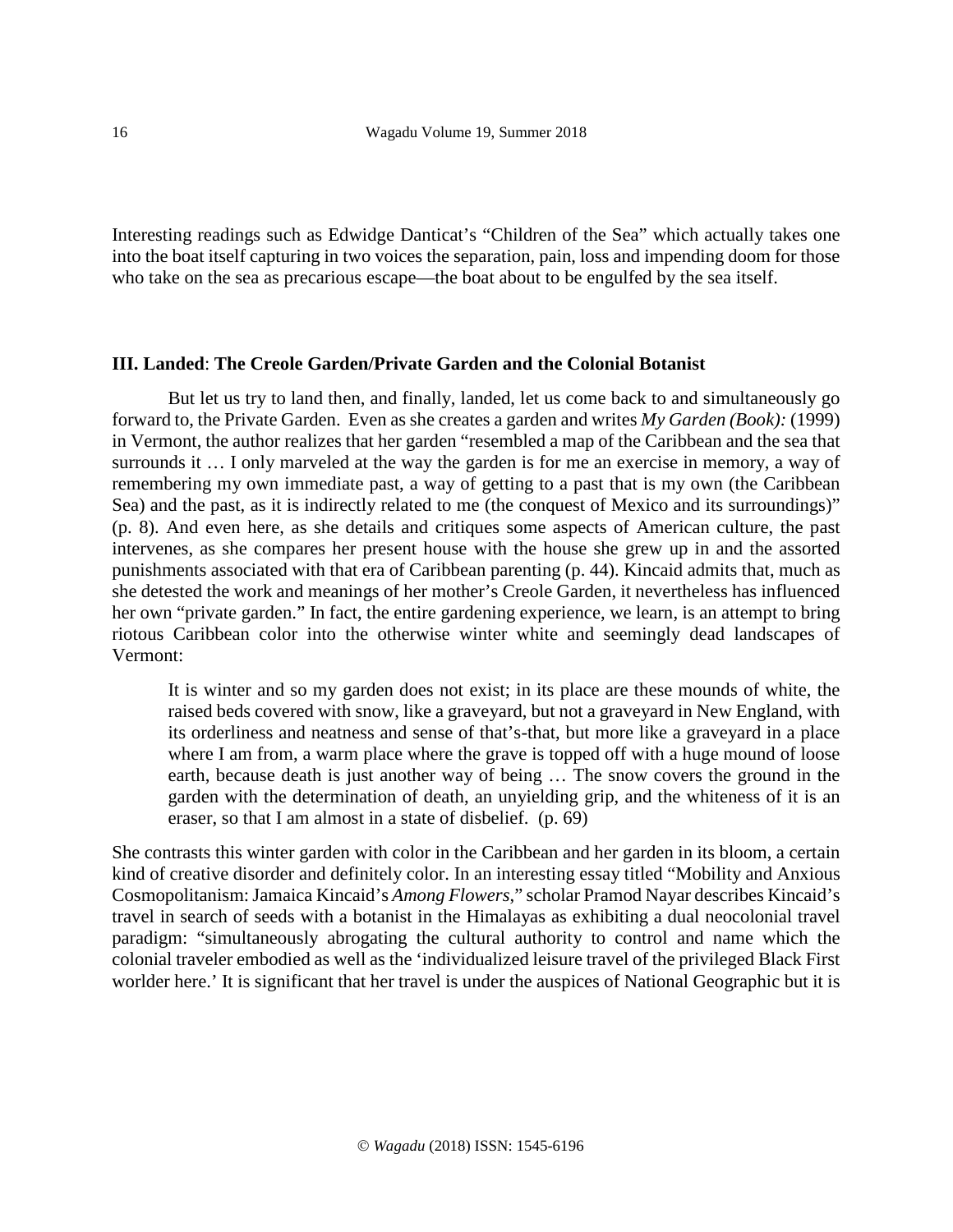also an experience of displacement … a kind of disorientation in space" (7). He cites another essay by Zoran Pecic, "Floral Diaspora in Jamaica Kincaid's Travel Writing" which also concludes that "The ambiguity of being aware of her own colonial legacy of exploitation and gardening and her sense of dislocation and alienation … locates her in an uncanny space between the familiar role of gardener and the unfamiliar position of world traveler" (p. 11).

My sense is that this dislocation is precisely familiar space for Kincaid, a kind of ultimate dislocation which the essay gets at:

> Her anxiety resides in the forced detachments he practices and exhibits from all her legacies: as Caribbean (with its fraught history of plantation and slavery), as a diasporic migrant in the USA with its history of racism, as a First Worlder embarked on a journey to a Third World region where the two regions are connected in an iniquitous relationship. (Nayar, p. 11)

A similar essay is Jeanne Ewert's "Great Plant Appropriators and Acquisitive Gardeners: Jamaica Kincaid's Ambivalent *Garden (Book):*" in *Jamaica Kincaid and Caribbean Double Crossings* (2006), which comments on Jamaica's travels to China and to various other locations in Europe precisely to get seeds of exotic plants for her garden suggesting that Kincaid had "joined the class of botanical explorers and conquerors" (p. 117). She concludes after all that Kincaid is in some ways re-enacting transplantation, "the unhomeliness of the de-territorialized subject" (p. 123).

For her part, Jamaica Kincaid is well able to make these distinctions in terms of her own migrating subject position and the possibility of more than one identity or subject position in operation. In an interview with Marina Warner "Among Flowers: Jamaica Kincaid in Conversation," published in *Wasafiri* 21:2 (2006) she says:

… the book I wrote about tourism was talking about the continued exploitation of a group of people, but in this other form. Now was I exploiting, was I an eco-tourist, a new concept? Usually the tourist seems to go somewhere and have a good time, generally speaking. I don't think there is much of a good time to be had by a botanist-tourist in this part of the world. (p. 56)

In a journey which carried a level of pain, including having to remove leeches, difficult bridges and unending hiking, we have again the series of overlapping locations I want to suggest between the kind of Creole Garden/Private Garden that her mother cultivated, the Provision Grounds that African people in the Americas cultivated during and following plantation slavery to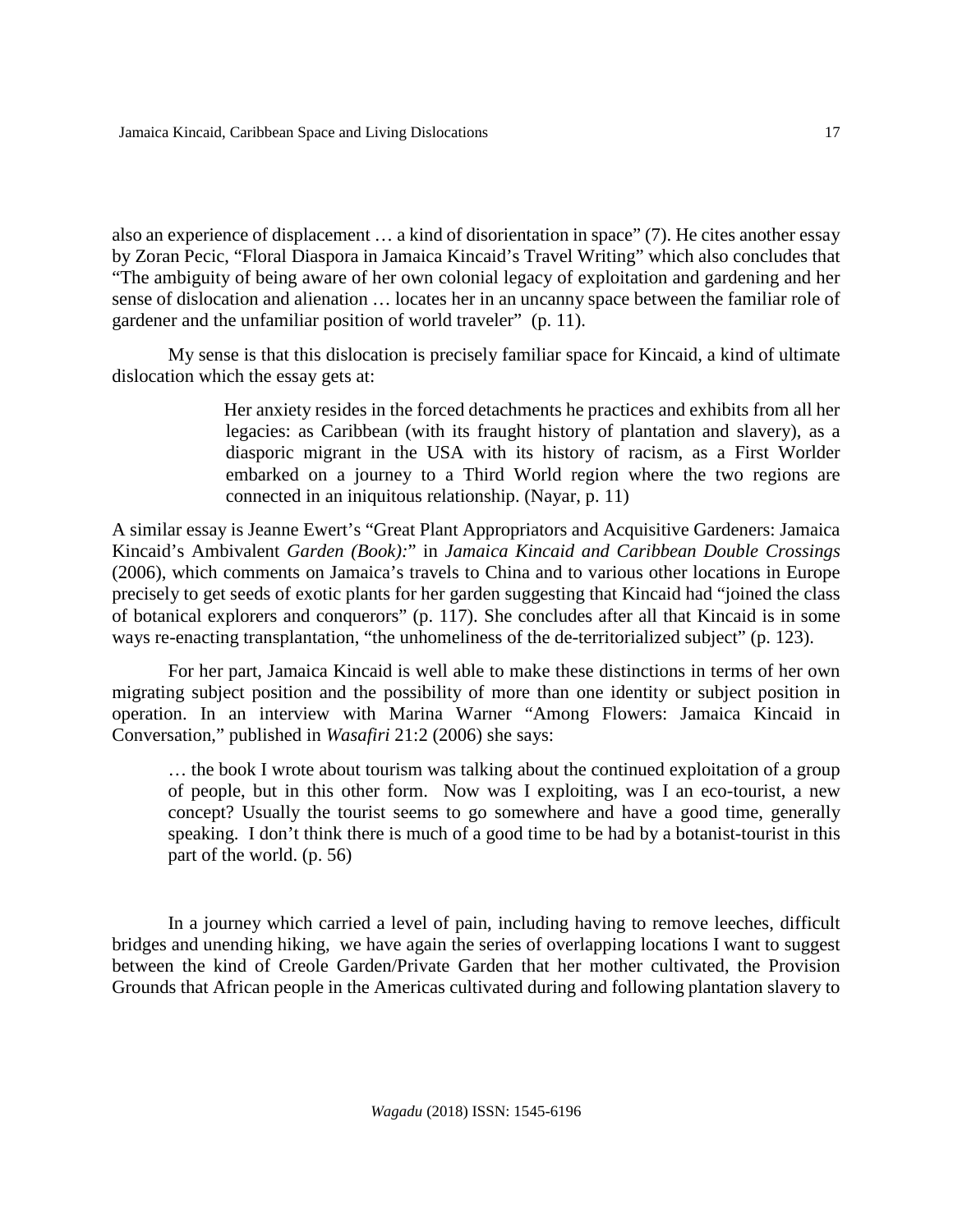make a living and the ability of a Caribbean girl to finally have enough resources to acquire beautiful flowers, to visit another location in search of beauty or whatever exists there, to search for the horizon as Hurston also did. All of these desires had been launched by that imagined world we began with from *At the Bottom of the River.*

Sylvia Wynter has interesting discussions about Provision Grounds, planting and cultivating not for profit but for putting one's markers in an environment as providing the basis for the indigenization of Africans into the Caribbean landscape, which I include in an essay "From Masquerade to Maskarade. Caribbean Cultural Resistance and the Re-humanizing Project" (2015). We can also read Jamaica's Vermont garden as her own expansion of Caribbean Space; her own creation of a grounded space, if you will, and with the same impetus as West Indian Weekend to create a certain chaos and insertion of color in otherwise bleak and uninviting North American and European landscapes.

The power imbalance between the colonial botanist with the imperative to rename, possess and control everything and a Jamaica Kincaid trying to understand the world has no symmetry. The power, of course, was evident/is still evident in the same system that she has critiqued in the ways that the colonials labeled everything, moved things, people and plants around the world, created different landscapes for profit and control.

An interesting contrast is that today at "Farm to Plate" conferences—one held recently in the heart of the Finger Lakes (May 11-13, 2017), others in other locations in the U.S.—people describe the need for food security, encourage gardening for sustenance and survival and beauty in urban locations and comment on the absence of the black gardener even in more progressively liberal communities.

In "Imperial Geographies and Caribbean Nationalism" we had argued that anti-colonial agency has for a long time remained the exclusive property of the black male who remained culturally bound to Europe in time and place. For Kincaid, it is always the tension between the drives of encapsulation into small places and drives of transcendence; safety and willful travel pushing the boundaries of the possible, that permeate her version of Caribbean discourse. For Kincaid, then, dislocation and its discomforts at every level possible remain always:

I am in a state of constant discomfort and I like this state so much I would like to share it. (Kincaid, 1999, p. 229)

But also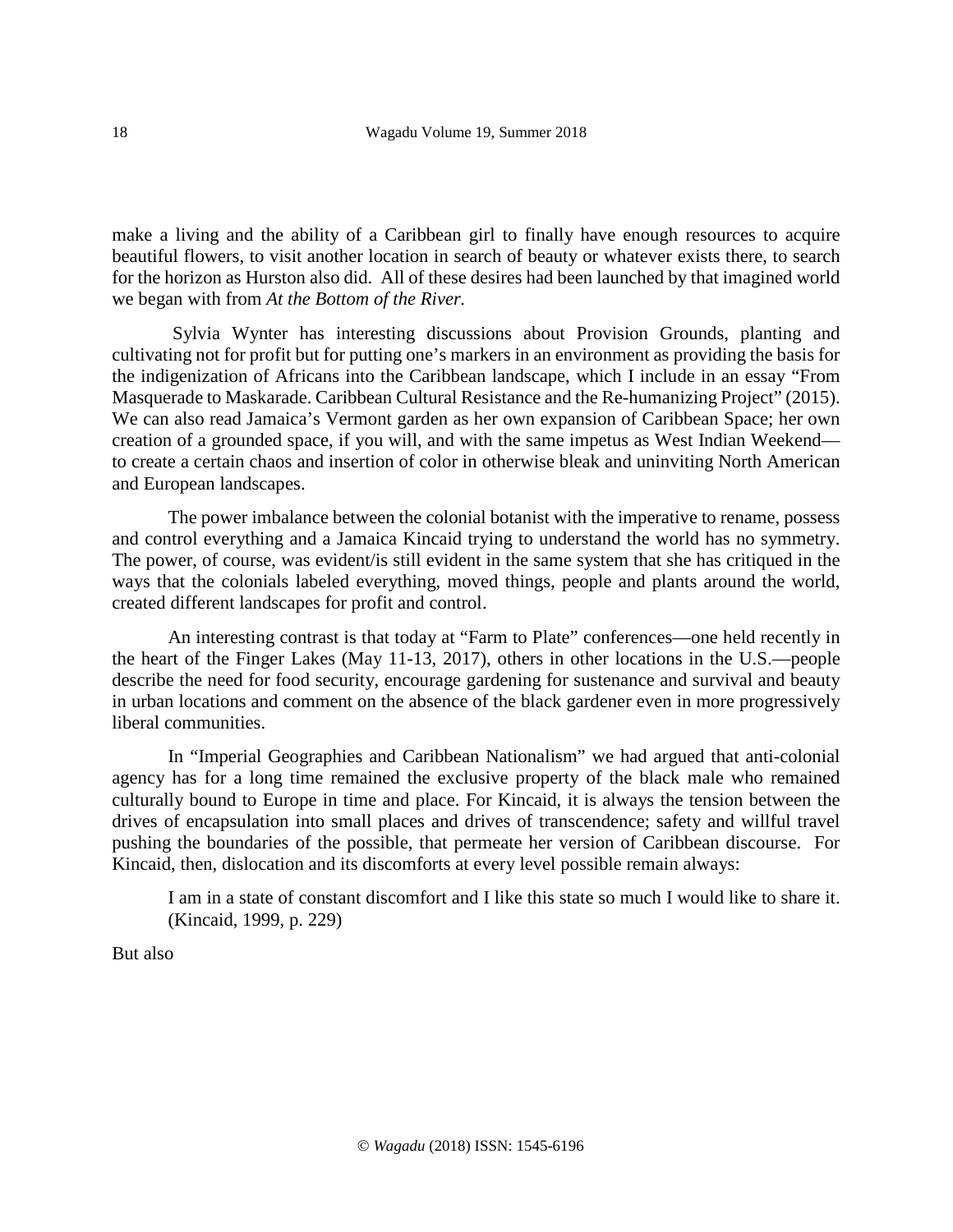How bound up I am to all that is human endeavor, to all that is past and to all that shall be, to all that shall be lost and leave no trace. (Kincaid, 1992, p. 82)

## **Works Cited**

- Beckles, Hilary. *Britain's Black Debt. Reparations for Slavery and Native Genocide.* Mona, Jamaica: University of the West Indies Press, 2012.
- Benítez, Rojo, Antonio. *The Repeating Island. The Caribbean and the Postmodern Perspective*. Durham: Duke University Press, 1992.
- Boyce Davies, Carole. "Writing Home: Gender and Heritage in the Works of Afro-Caribbean/American Women Writers." *Out of the Kumbla. Women and Literature.* Edited by Carole Boyce Davies and Elaine Savory Fido. Trenton New Jersey: Africa World Press, 1990, pp. 59-73.
- \_\_\_\_. *Black Women, Writing and Identity. Migrations of the Subject.* London: Routledge, 1994.
- \_\_\_\_. *Caribbean Spaces. Escape Routes from Twilight Zones*. Urbana Champaign: University of Illinois, 2013.
- \_\_\_\_. "From Masquerade to Maskarade. Caribbean Cultural Resistance and the Re-humanizing Project." *Sylvia Wynter*. *On Being Human as Praxis.* Edited by Katherine Mc Kittrick. Durham: Duke University Press, 2015, pp. 203-225.
- Boyce Davies, Carole and Monica Jardine. "Imperial Geographies and Caribbean Nationalism: At the Border between a Dying Colonialism and US Hegemony." *New Centennial Review:* 3:3 (Fall*,*  2003): 151-174.
- \_\_\_\_. "Migrations, Diasporas, Nations: The Re-making of Caribbean Identities." *Sage Handbook of Identities*. Edited by Chandra Mohanty and Margaret Wetherell. London: Sage Publications, 2009, pp. 437-454.
- Brand, Dionne. *A Map to the Door of No Return.* Toronto: Vintage (Random House), 2001.
- Covi, Giovanna. "Jamaica Kincaid and the Resistance to Canons" in *Out of the Kumbla. Caribbean Women and Literature.* Trenton New Jersey: Africa World Press*,* 1990, pp. 345-354,

Danticat, Edwidge. "Children of the Sea." *Krik? Krak!* New York: Soho: 1995, pp. 1-30.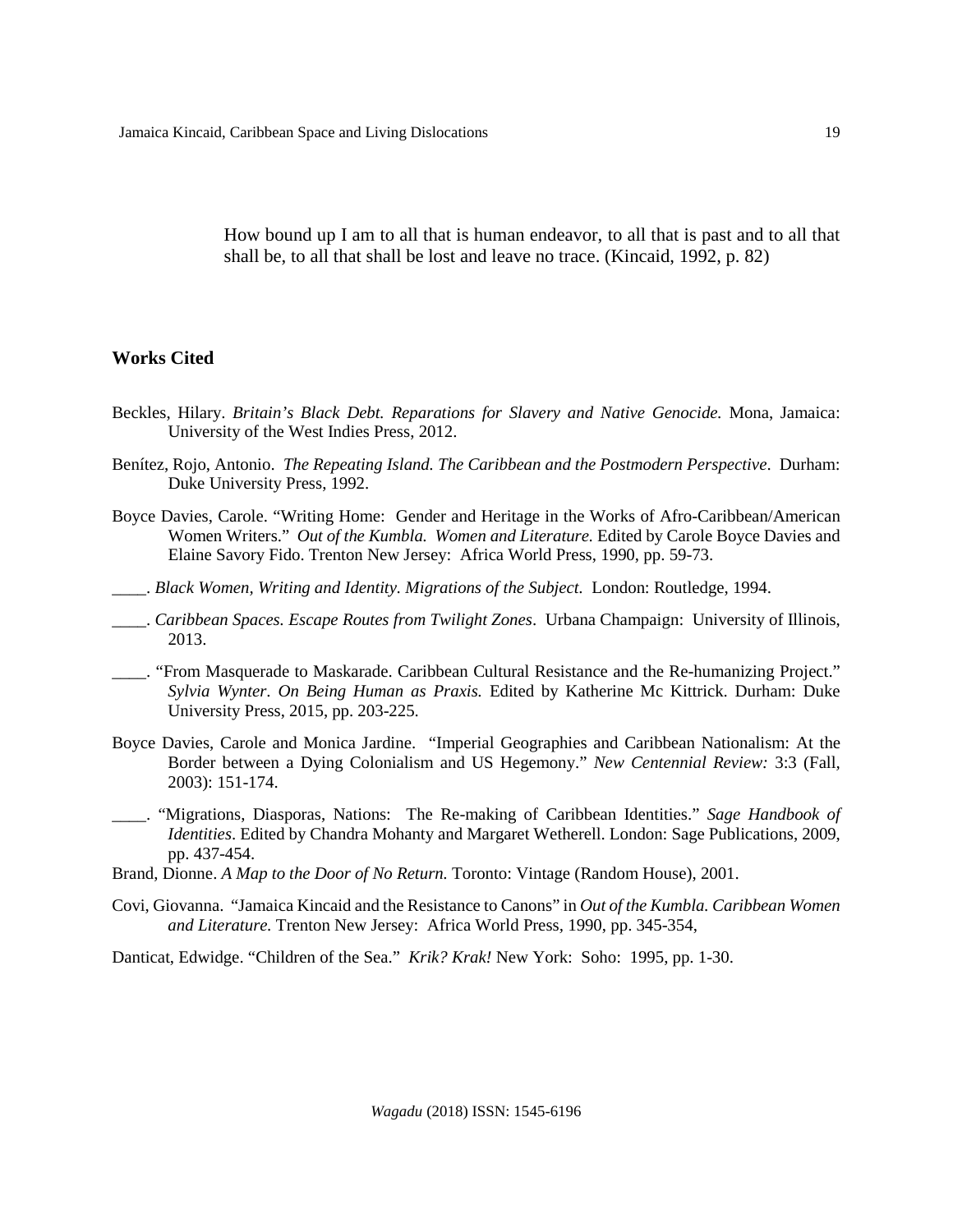- Ewert, Jane. "Great Plant Appropriators and Acquisitive Gardeners: Jamaica Kincaid's Ambivalent Garden (Book) in *Jamaica Kincaid and Caribbean Double Crossings,* edited by Linda Lang-Peralta. Newark: University of Delaware Press, 2006, pp. 113-126
- Fanon, Franz. *Black Skin. White Masks.* New York: Grove Press, 1967.
- Glissant, Edouard. *Caribbean Discourse.* Charlottesville: University of Virginia Press, 1999.
- Hall, Stuart. "Thinking the Diaspora: Home Thoughts from Abroad." *Small Axe* 6 (September, 1999): 1- 18.
- Hall, Stuart. "Thinking About Thinking." *Caribbean Reasonings: Culture, Politics, Race and Diaspora: The Thought of Stuart Hall.* Kingston, Jamaica: Ian Randle, 2007.
- Harris, Wilson. *The Womb of Space. The cross-Cultural Imagination.* Westport, Conn.: Greenwood Press, 1983.
- Hinds, Donald. *Journey to an Illusion. The West Indian in Britain.* London: Heinemann, 1966.
- Hurston, Zora Neale. "How it Feels to be Colored Me" (1928) in Alice Walker ed. *I Love Myself When I'm Laughing.* New York: The Feminist Press, 1979, pp. 152-155.
- Kincaid, Jamaica. *At the Bottom of the River*. 1978. New York: Farrar, Strauss and Giroux, 1992.
- \_\_\_\_. *Annie John.* New York: Farrar, Strauss and Giroux, 1985.
- \_\_\_\_. *A Small Place.* New York. Farrar, Strauss and Giroux, 1988.
- \_\_\_\_. *Lucy.* New York: Farrar, Strauss and Giroux, 1990.
- \_\_\_\_. *My Garden (Book):.* New York: Farrar, Straus and Giroux, 1999.
- \_\_\_\_. *Talk Stories.* New York:Farrar Strauss and Giroux, 2001.
- \_\_\_\_. *Among Flowers. A Walk in the Himalayas. National Geographic,* 2007.
- Nayar, Pramod. "Mobility and Anxious Cosmopolitanism: Jamaica Kincaid's *Among Flowers*," *Transnational Literature* 6:1 (November, 2013).
- Paravisini-Gebert, Lizabeth. *Jamaica Kincaid: A Critical Companion.* Connecticut: Greenwood, 1999.
- Pecic, Zoran. "Floral Diaspora in Jamaica Kincaid's Travel Writing" *Postcolonial Travel Writing: Critical Explorations*. Eds. Justin D. Edwards and Rune Graulund. Basingstoke: Palgrave Macmilan, 2010, pp. 138-155.
- Rhys, Jean. *Wide Sargasso Sea*. New York: W.W. Norton, 1966.